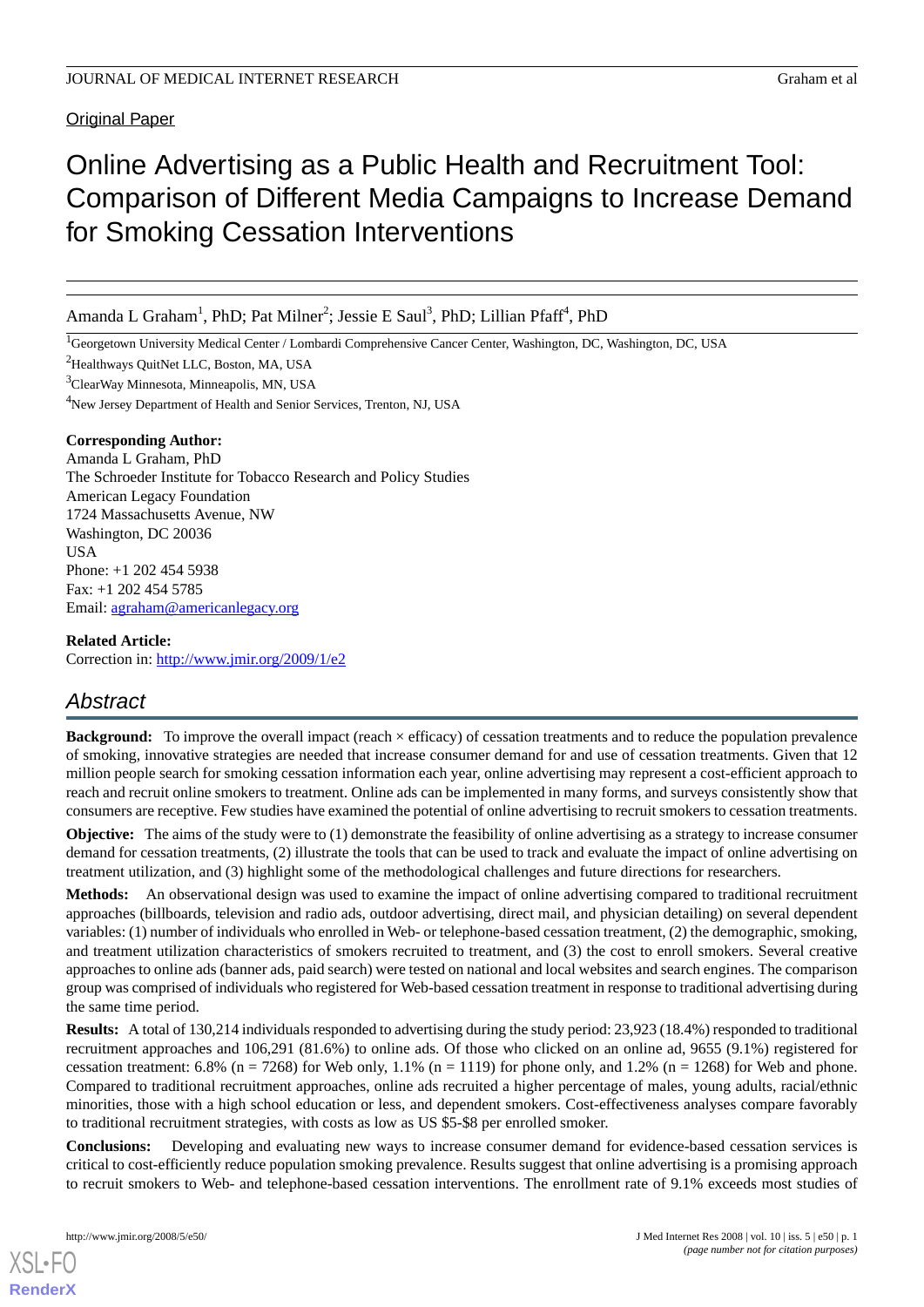traditional recruitment approaches. The powerful targeting capabilities of online advertising present new opportunities to reach subgroups of smokers who may not respond to other forms of advertising. Online advertising also provides unique evaluation opportunities and challenges to determine rigorously its impact and value.

*(J Med Internet Res 2008;10(5):e50)* doi:  $10.2196/jmir.1001$ 

#### **KEYWORDS**

Internet; advertising; consumer demand; smoking cessation

## *Introduction*

Less than 5% of smokers are able to quit on their own  $[1,2]$  $[1,2]$  $[1,2]$ . Despite the availability of effective smoking cessation treatments [[3\]](#page-10-0), only one in five smokers use proven cessation aids when attempting to quit [\[4](#page-10-1)[-8](#page-10-2)]. The population impact (reach  $\times$  efficacy [[9](#page-10-3)[,10](#page-10-4)]) of cessation treatments could be dramatically increased by increasing the reach and utilization of evidence-based interventions such as telephone- and Web-based programs [[3,](#page-10-0)[11](#page-10-5)[,12](#page-10-6), [13](#page-10-7)-[16](#page-10-8)]. Recent expert panels have called for innovative initiatives to increase consumer demand for cessation treatments [[17](#page-10-9)[,18](#page-10-10)]. The National Institutes of Health State-of-the-Science panel on tobacco called for research to "understand the role of different media in increasing consumer demand for and use of effective, individually oriented tobacco cessation treatments for diverse populations" [\[17](#page-10-9)].

Historically, consumer demand for cessation treatments has been largely a function of marketing and promotion via traditional media (ie, television, newspaper, radio). Systematic reviews have shown that traditional mass media approaches are effective in increasing treatment utilization [\[19](#page-10-11)] and in promoting tobacco cessation when combined with telephone counseling [\[19](#page-10-11),[20\]](#page-10-12). However, there are a number of limitations to traditional media, including costs that can be prohibitive [\[21\]](#page-10-13). Mass media approaches tend to yield the lowest participation rates in community-based cessation trials (compared to telephone and other interpersonal methods), reaching only 2.2% of targeted smokers [[22\]](#page-10-14). There is little flexibility with most traditional media formats since it is difficult and costly to switch approaches (eg, changing messages, altering ad content) once funds are spent. From the smoker's perspective, access to cessation services is one-step-removed, requiring the smoker to write down contact information or to remember a call to action.

Evaluation of the performance of traditional media is challenging as well. It is difficult to randomize to conditions, to control for "spillover" of media into control markets, or to determine how many people actually viewed a billboard or listened to a radio advertisement (ie, the "true denominator" [[23\]](#page-10-15)). For television advertising, gross rating points (GRPs) provide an estimate of the percentage of the target audience reached by an advertisement. Otherwise, evaluation relies on the number of individuals who make an initial call to a cessation program and on responses to questions such as "How did you hear of our program?" which may be affected by errors in recall when multiple media campaigns are running simultaneously.

Online advertising may represent a cost-efficient strategy to increase consumer demand for smoking cessation treatments.

Approximately 70% of US adults use the Internet [[24\]](#page-10-16), and use has increased steadily since 2000 across race, education, income, age, and rural/urban categories [\[25](#page-10-17),[26\]](#page-10-18). As of 2007, a majority of African Americans (62%) and Latinos (78%) reported using the Internet, as did 55% of individuals living in households with an annual income less than US \$30,000 [\[27](#page-10-19)]. Approximately 12 million adults search for information on quitting smoking each year [\[28](#page-11-0)]. Online advertising can be implemented in many forms (eg, banner ads, text ads, or "paid search"), and surveys consistently show that consumers are receptive [\[29](#page-11-1)-[31\]](#page-11-2). Online ads can provide smokers with immediate access to Web-based cessation treatments. Ads can be strategically placed on websites with known demographic profiles (eg, Univisión.com for a Latino audience) and geo-targeted by Internet Protocol (IP). Millions of individuals search the Internet each year for information on quitting smoking [\[28\]](#page-11-0), and paid search ads allow a cessation program to have visibility at the top of the search results where searchers are likely to see the ad.

Perhaps most importantly, online advertising provides new tools for research evaluation to track and estimate impact as well as a real-world laboratory to test various ad strategies and to make adjustments in real time based on the results [\[32](#page-11-3)]. With online ads, it is possible to track a number of "denominators," including the number of times an ad is viewed, the number of ad clicks, the number of individuals who register for cessation treatment in response to an online ad, and the cost of recruiting smokers to treatment. This real-time evaluation of consumer demand permits continuous quality improvement throughout a marketing initiative so that if an ad is not performing well in terms of recruitment volume or cost-effectiveness, it can literally be replaced within hours.

Online advertising is extremely sophisticated, with billions of dollars spent by marketing agencies each year [[33,](#page-11-4)[34\]](#page-11-5). However, the science of how to develop and test online advertising as a mechanism to boost consumer demand for behavioral health interventions is in its infancy [\[19](#page-10-11)]. Several studies in HIV and sexually transmitted disease (STD) prevention research have used online advertisements to recruit participants [\[35](#page-11-6)[-39](#page-11-7)], but details about their effectiveness and cost-efficiency is limited. Smoking-related studies have used online advertising to recruit smokers to Web-based cessation programs [[40,](#page-11-8)[41\]](#page-11-9) but provide little information about the approaches used. Other cessation studies have incorporated the Internet into recruitment efforts but have not used banner or paid search ads [[42-](#page-11-10)[45\]](#page-11-11). We know of no published studies that have examined the cost-effectiveness of online advertising or compared online advertising to traditional media approaches in recruiting smokers to cessation programs.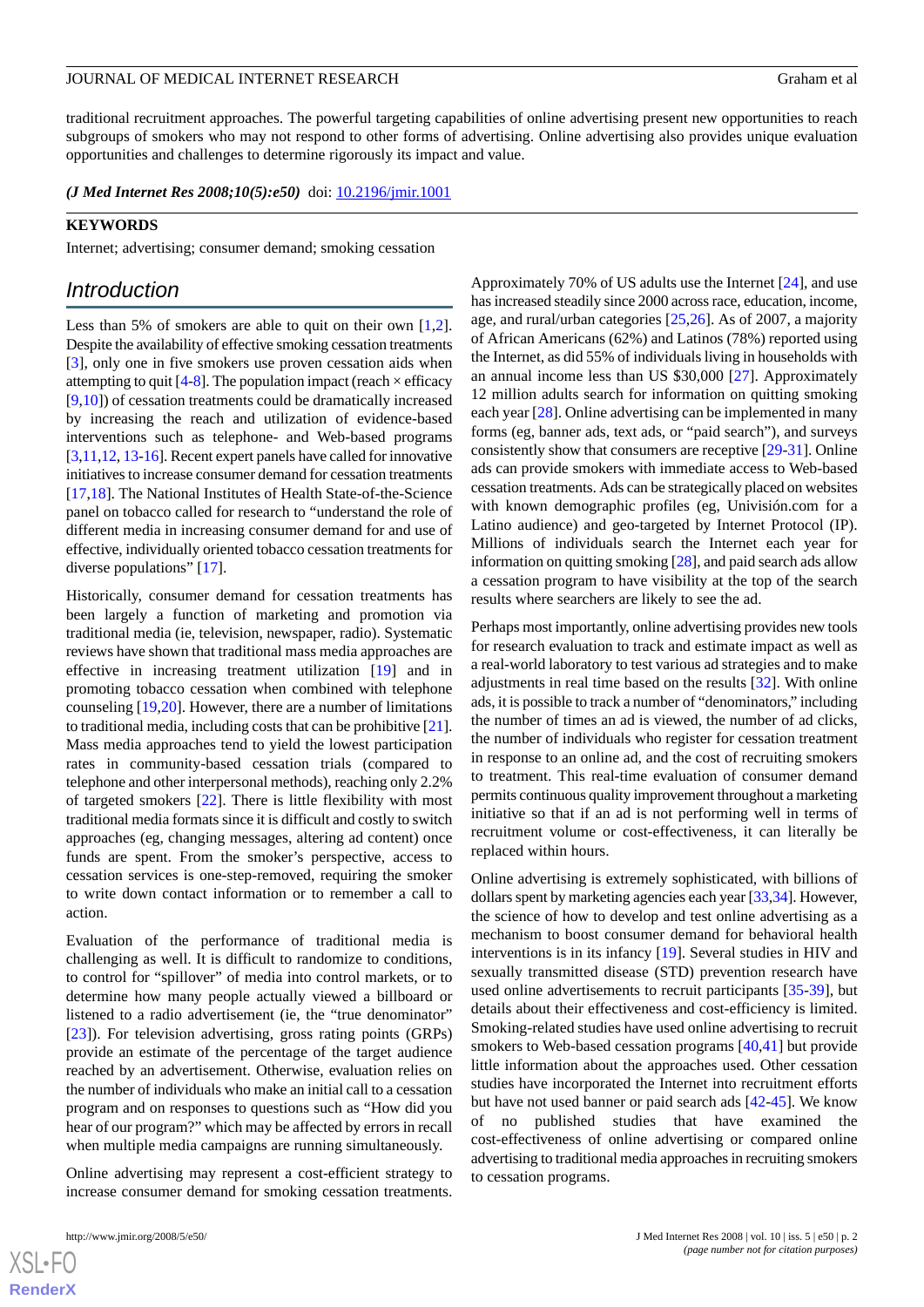The aims of this study are (1) to demonstrate the feasibility of online advertising as a strategy to increase consumer demand for cessation treatments, (2) to illustrate the tools that can be used to track and evaluate its impact on consumers by means of a comparison between traditional media campaigns and online marketing campaigns, and (3) to highlight some of the methodological challenges and future directions for researchers who wish to advance the science of online advertising. This study represents a preliminary investigation into the use of online advertising to cost-efficiently reach, recruit, and engage smokers in cessation treatments, and it raises a number of important questions regarding methodological issues unique to this type of research.

## *Methods*

## **Overview of Settings and Advertising Campaigns**

The study was conducted between December 1, 2004 and October 31, 2006 as a partnership between Healthways QuitNet LLC, ClearWay Minnesota, and the New Jersey Department of Health. During the study period, online advertising campaigns were run to promote QuitNet's Web-based cessation program [[13\]](#page-10-7) and the state-run telephone quitlines in Minnesota and New Jersey. The advertising campaigns were managed by Healthways QuitNet, including negotiation of contracts with online advertising partners.

## **Procedure**

This feasibility study used an observational design consisting of the delivery of advertising campaigns within two conditions: an online condition and a traditional mass media (comparison) condition. In both conditions, the timing of the advertising campaigns, delivered in two states, permitted their impact to be evaluated on several dependent variables: (1) number of individuals who enrolled in a cessation treatment, (2) the demographic, smoking, and treatment utilization characteristics of smokers recruited to treatment, and (3) the cost to enroll a smoker in treatment.

## *Online Advertising Condition*

Within the online condition, several creative approaches and advertising partners were developed.

## **Creative Approaches**

All online ads were banner or paid search (text) ads. There were four categories of creative approaches used in ads during the study period (see [Multimedia Appendix](#page-9-2) for samples):

- 1. Ads that focused on the importance of getting support during the quitting process (eg, "Don't quit alone, Quit with us," "Remember the buddy system? It works for quitting too");
- 2. Ads that used humor to capture the attention of Internet users (eg, "Cold turkey is good for sandwiches, not for quitting");
- 3. Ads that used website-specific concepts (eg, "Quitting has its highs and lows, but favorable conditions are on the way" placed on Weather.com)
- 4. Paid search (text) ads (eg, "New Jersey QuitNet: Expert support, free resources,  $\&$  med advice")

 $XS$ -FO **[RenderX](http://www.renderx.com/)**

## **Advertising Partners**

There were three categories of advertising partners: (1) national websites, (2) local websites, and (3) search engines. Banner ads were placed on national and local websites and were purchased on a per impression basis using a negotiated cost per mille (CPM) rate, the cost of showing the ad to one thousand viewers. National websites included Yahoo!, AOL, Weather.com, 24/7 Real Media, and WebMD. All five sites were selected as advertising partners based on their broad reach. In addition, WebMD was selected to target Web users seeking health information. Local websites in Minnesota were StarTribune.com and PostBulletin.com, and NJ.com was used in New Jersey.

Paid search ads were run on search engines and were purchased on a per click basis. Two types of campaigns were run on each search engine: (1) Geo-targeted campaigns displayed ads to Internet users in a specific geographic region based on their IP address. Generic keywords such as "quit smoking" or "stop smoking" can be used in this type of campaign. (2) Country-wide campaigns displayed ads to Internet users throughout the United States. In order to reach the target populations in Minnesota and New Jersey, ads included keywords such as "NJ Quit Smoking." The search engines used in this study included Google, MSN Adcenter, and Overture (now part of Yahoo! Search). These search engines are known to have a user base with slightly different demographic characteristics [[46](#page-11-12)], which provides additional opportunities for targeting specific segments of smokers. Banner ads were displayed prominently on the side or top of advertising partner websites, and paid search ads were displayed on search engine results pages.

## **User Experience**

All ads included a call to action that instructed the viewer to "click here" to get more information. Clicking on the ad took the user to a landing page where he or she read a brief description of three cessation treatment options: (1) 24/7 online support, (2) telephone counseling, or (3) telephone and online support. If users selected the first option, they were taken immediately to the state-sponsored QuitNet website where they were prompted to register and begin using the website. If the individuals selected the second or third option, they were asked to fill out an online quitline referral form, which provided a quitline counselor with basic contact information; individuals selecting option three were then directed to the state-sponsored QuitNet website to register.

## *Traditional Media Comparison Condition*

At the same time as the online advertising campaigns, a number of traditional media campaigns were also run in Minnesota and New Jersey to promote the QuitNet website. These campaigns included billboards, television and radio ads, outdoor advertising (eg, bus sides, bus shelters), direct mail, and physician detailing. To ensure a consistent look and feel between the traditional media campaigns and online ads, the same creative approaches were used. In the majority of cases, identical content was used for traditional media and online ads; however, in some cases, the similarity in creative approach focused primarily on the use of the same logo and color scheme. Only the traditional media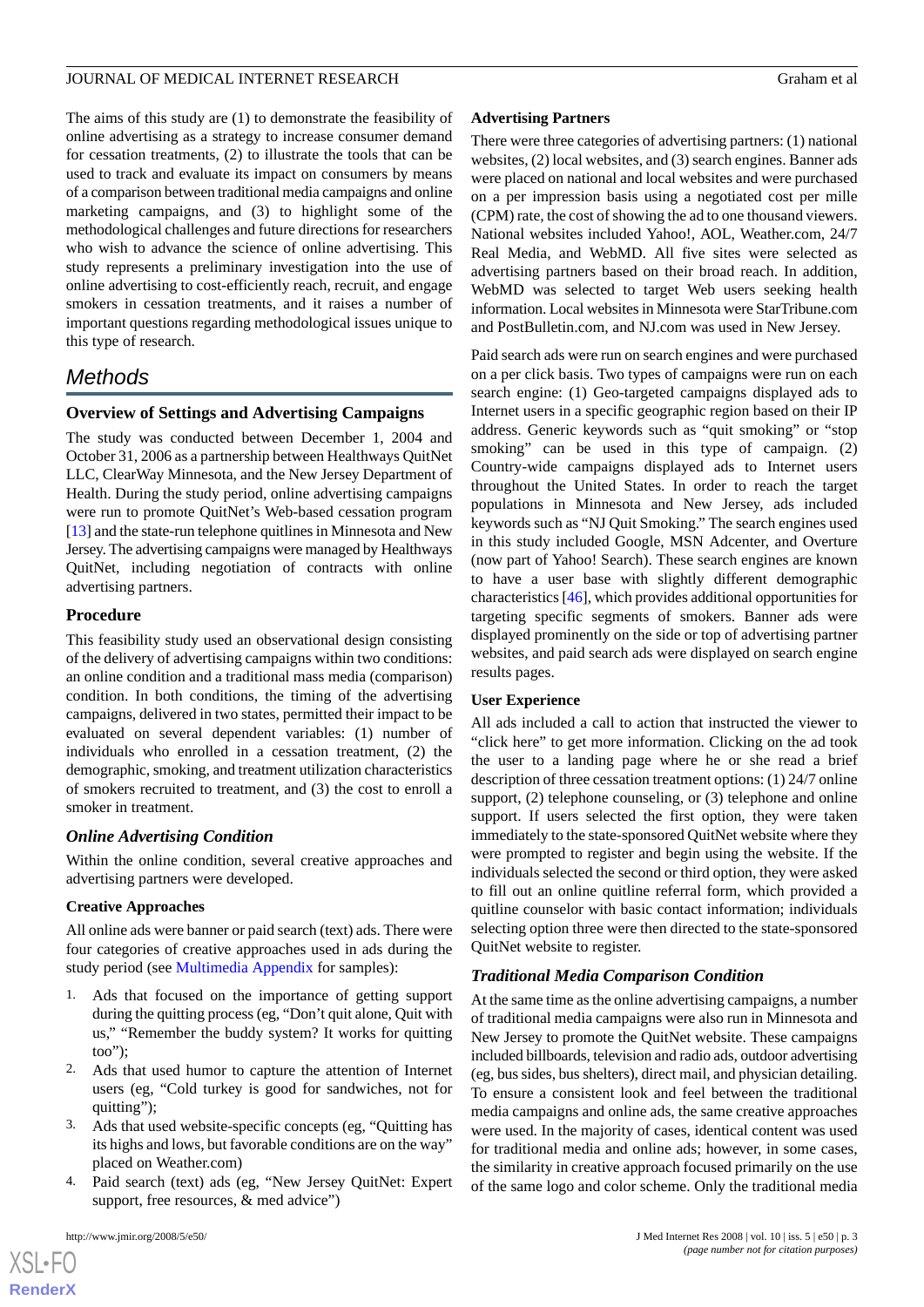ads listed the QuitNet URL in the call to action since this information was not necessary in online ads.

Free search engine listings also generate a high volume of traffic to the QuitNet website [\[47](#page-11-13)]. As a result of this heterogeneous mix of marketing and promotion efforts, a large number of smokers register to use QuitNet's service each month [\[47](#page-11-13)]. As a comparison group, we extracted registration data on all individuals who joined QuitNet during the study period in response to all other forms of advertising (ie, not an online ad).

## **Measures**

## *Online Ad Tracking Data*

When an Internet user clicked on an online ad, a unique event identifier was stored on the Healthways QuitNet server along with information about the specific ad that had been displayed, the website on which it was displayed, and the type of cessation program that the individual chose from the landing page (Web only, phone only, Web plus phone, no action).

#### *Phone and Web Registration Data*

The unique identifier was also linked to registration data if the individual registered with QuitNet and/or telephone counseling. The QuitNet registration process asked individuals to select a username and password and to indicate their age, gender, race, education level, smoking rate, time to first cigarette, readiness to quit smoking, and reason for registration. Registration data for telephone counseling included email address, first and last name, telephone number, preferred contact time, and consent to share this information with a quitline counselor.

## *QuitNet Utilization Data*

The following utilization metrics were extracted from the QuitNet database for all registered QuitNet users: number of log-ins, minutes per log-in, number of page views, and interactions with other users and expert counselors. Site usage was tracked by the system through short-term (length of session) and long-term (persistent between sessions) cookies, allowing for identification of users throughout their life cycle whether logged in or not. Utilization data for telephone counseling were gathered by the individual vendors in Minnesota and New Jersey and were not available at the time of this analysis.

#### **Statistical Analyses**

We summarize data regarding response rates, treatment enrollment, and costs using relative frequencies for categorical variables and descriptive statistics for continuous variables. Univariate analyses were conducted to examine differences on demographic and smoking variables between traditional media and online ad responders. Statistical significance levels were calculated using *t* tests to examine mean differences in continuous variables and chi-square or nonparametric tests to examine differences in proportions of categorical variables. For categorical variables with more than two levels, squared Pearson residuals were investigated to examine the source of any statistically significant differences.

## *Results*

#### **Overall Response Rates**

As shown in [Figure 1](#page-4-0), a total of 130,214 unique identifiers were created on the Healthways QuitNet server during the study period: 23,923 (18.4%) were for traditional media responders who registered with QuitNet, and 106,291 (81.6%) were for online ad clicks. Of the online ad clicks, 9655 individuals (9.1%) registered for some form of cessation treatment:  $6.8\%$  (n = 7268) selected Web only,  $1.1\%$  (n = 1119) selected phone only, and 1.2% ( $n = 1268$ ) selected both Web and phone.

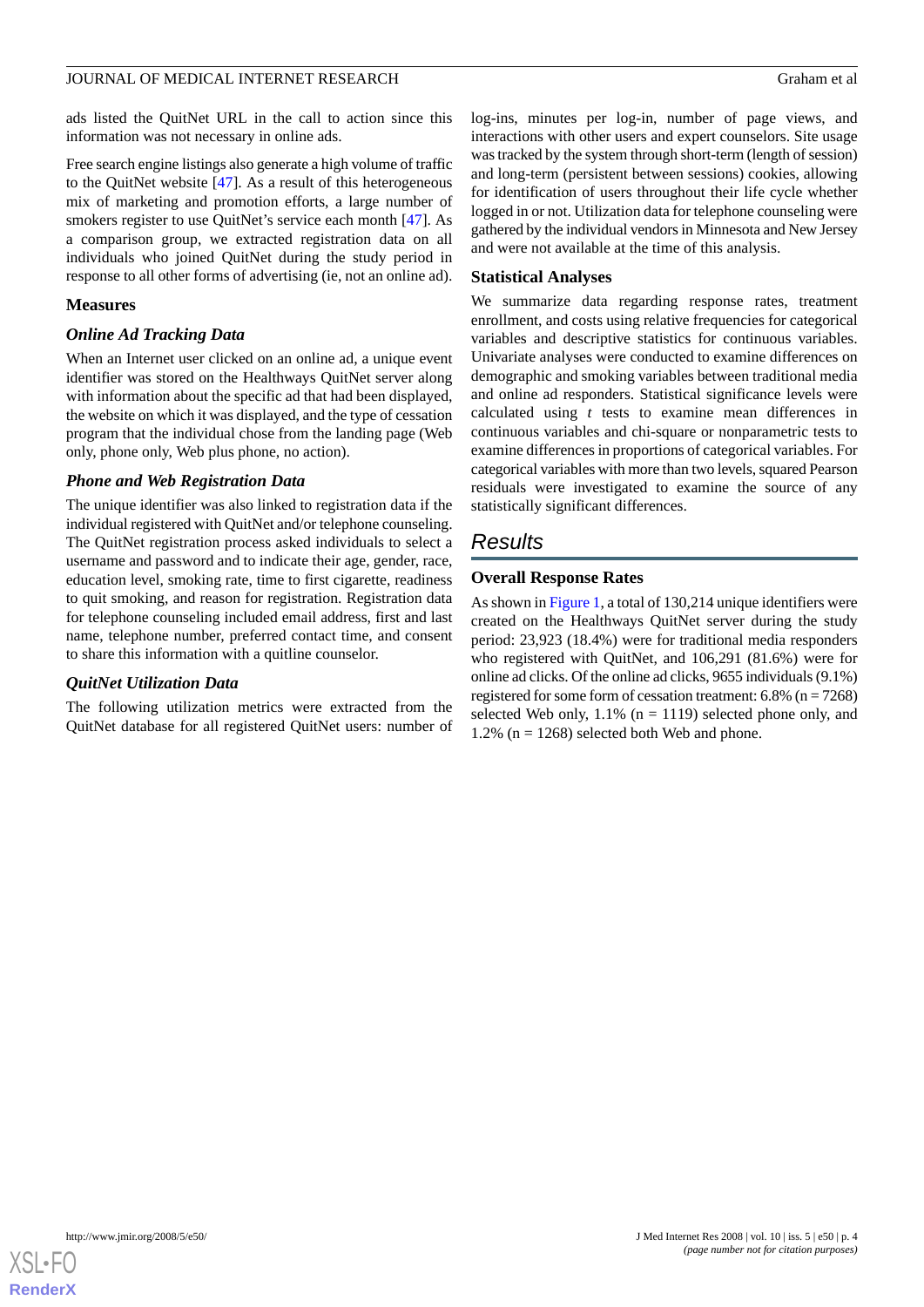## JOURNAL OF MEDICAL INTERNET RESEARCH GRAHAM ET ALL AND Graham et al.

<span id="page-4-0"></span>**Figure 1.** Response rates for online and offline ads



## **Characteristics of Users Recruited via Online Ads Versus Traditional Media**

We examined differences in demographic and smoking variables between treatment users recruited via online ads and those recruited via traditional media. As shown in [Table 1,](#page-5-0) there were differences for all variables examined. Compared to traditional media, online ads recruited a higher percentage of 18- to 24-year-olds ( $P < .001$ ), men ( $P < .001$ ), non-White individuals  $(P < .001)$ , those with a high school degree or less  $(P = .02)$ , those who had not yet quit smoking (ie, those in precontemplation, contemplation, or preparation phase of motivational readiness, *P* < .001), and those who smoked within 30 minutes of waking (*P* < .001). In addition, online ad responders smoked more  $(P = .002)$ , although the very small mean difference (19.0 cigarettes/day vs 18.7 cigarettes/day) is not likely to be clinically meaningful.



**[RenderX](http://www.renderx.com/)**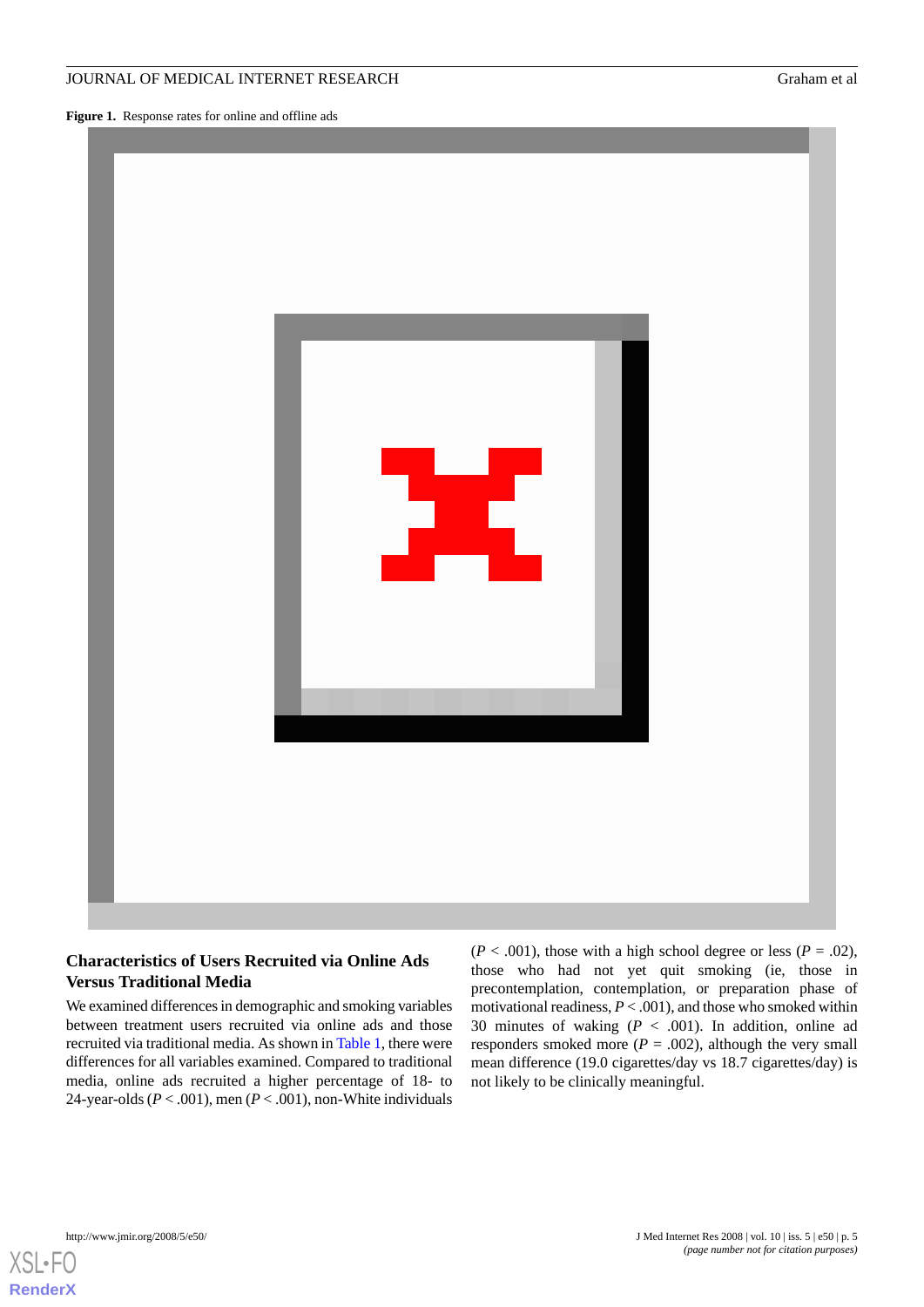## JOURNAL OF MEDICAL INTERNET RESEARCH GRAHAM ET ALL THE GRAHAM ET ALL THEORY OF GRAHAM ET ALL THEORY OF GRAHAM ET ALL THEORY OF GRAHAM ET ALL THEORY OF GRAHAM ET ALL THEORY OF GRAHAM ET ALL THEORY OF GRAHAM ET ALL THEORY OF

<span id="page-5-0"></span>Table 1. Online vs traditional recruitment: demographic and smoking characteristics<sup>a</sup>

|                                        | Online Recruitment        | <b>Traditional Recruitment</b> | $\boldsymbol{P}$ |
|----------------------------------------|---------------------------|--------------------------------|------------------|
|                                        | $(n = 8536)$ <sup>b</sup> | $(n = 23,923)$                 |                  |
| Age (years)                            |                           |                                | $<.001$          |
| 18-24                                  | 14.1                      | 12.6                           |                  |
| 25-44                                  | 57.3                      | 59.2                           |                  |
| 45-64                                  | 27.5                      | 26.8                           |                  |
| $65+$                                  | 1.1                       | 1.4                            |                  |
| Male                                   | 41.7                      | 38.3                           | < 0.001          |
| Race/Ethnicity                         |                           |                                | $<.001$          |
| White                                  | 83.9                      | 88.2                           |                  |
| Black / African American               | 5.5                       | 3.9                            |                  |
| Hispanic                               | 4.3                       | 3.1                            |                  |
| Asian / Pacific Islander               | 3.5                       | 2.5                            |                  |
| Native American / Aboriginal           | 0.6                       | 0.7                            |                  |
| Other                                  | 2.2                       | 1.6                            |                  |
| <b>Education</b>                       |                           |                                | .02              |
| High school / GED <sup>c</sup> or less | 24.6                      | 23.2                           |                  |
| Some college / junior college          | 40.9                      | 40.2                           |                  |
| College grad or higher                 | 34.5                      | 36.6                           |                  |
| <b>Motivational readiness</b>          |                           |                                | < .001           |
| Never smoker                           | $0.8\,$                   | 1.7                            |                  |
| Precontemplation                       | 1.5                       | 1.0                            |                  |
| Contemplation                          | 40.4                      | 36.5                           |                  |
| Preparation                            | 45.7                      | 42.6                           |                  |
| Action                                 | 10.7                      | 16.5                           |                  |
| Maintenance                            | 0.9                       | 1.7                            |                  |
| Cigarettes per day, mean (SD)          | 19.0(9.7)                 | 18.7(9.4)                      | .002             |
| Time to first cigarette                |                           |                                | $<.001$          |
| Less than 30 minutes                   | 72.1                      | 69.2                           |                  |
| 30 minutes or more                     | 27.9                      | 30.8                           |                  |
|                                        |                           |                                |                  |

<sup>a</sup> Values are percentages unless otherwise noted.

<sup>b</sup> Does not include the 1119 individuals who registered for "phone only" since demographic data are not available on this group.

<sup>c</sup> General equivalency diploma.

Within the online ad condition, we examined differences between those who responded to paid search ads ( $n = 6163$ ) and those who responded to banner ads  $(n = 2271)$ . The rationale for these analyses was to explore whether individuals actively searching for cessation assistance via search engines (paid search responders) are different from those who respond to a more "passive" advertising strategy (banner ads). There were significant differences across the demographic categories we examined, with banner ads recruiting a larger percentage of 18 to 24-year-olds (14.9% vs 13.8%, *P* < .001), men (43.7% vs 41.0%, *P* = .03), non-White individuals (20.7% vs 14.6%, *P* < .001), those with a high school education or less (26.3% vs 23.9%,  $P = .03$ ), and those who had not yet quit smoking (92.7%)

 $XS$ l • FC **[RenderX](http://www.renderx.com/)** vs 82.7%, *P* < .001). Banner ad responders smoked slightly less than paid search responders (mean =  $18.6$ , SD =  $9.9$  vs mean = 19.2,  $SD = 9.6$ ;  $P = .01$ ), although this statistically difference is not likely to be clinically meaningful. There were no differences between paid search responders and banner ad responders on time to first cigarette.

We also compared online and traditional media responders on website utilization metrics to determine if online ad responders engaged with the QuitNet website to the same degree. The metrics examined included the total number of log-ins during the study period, average number of minutes per session, total time spent online, total number of pages viewed, and three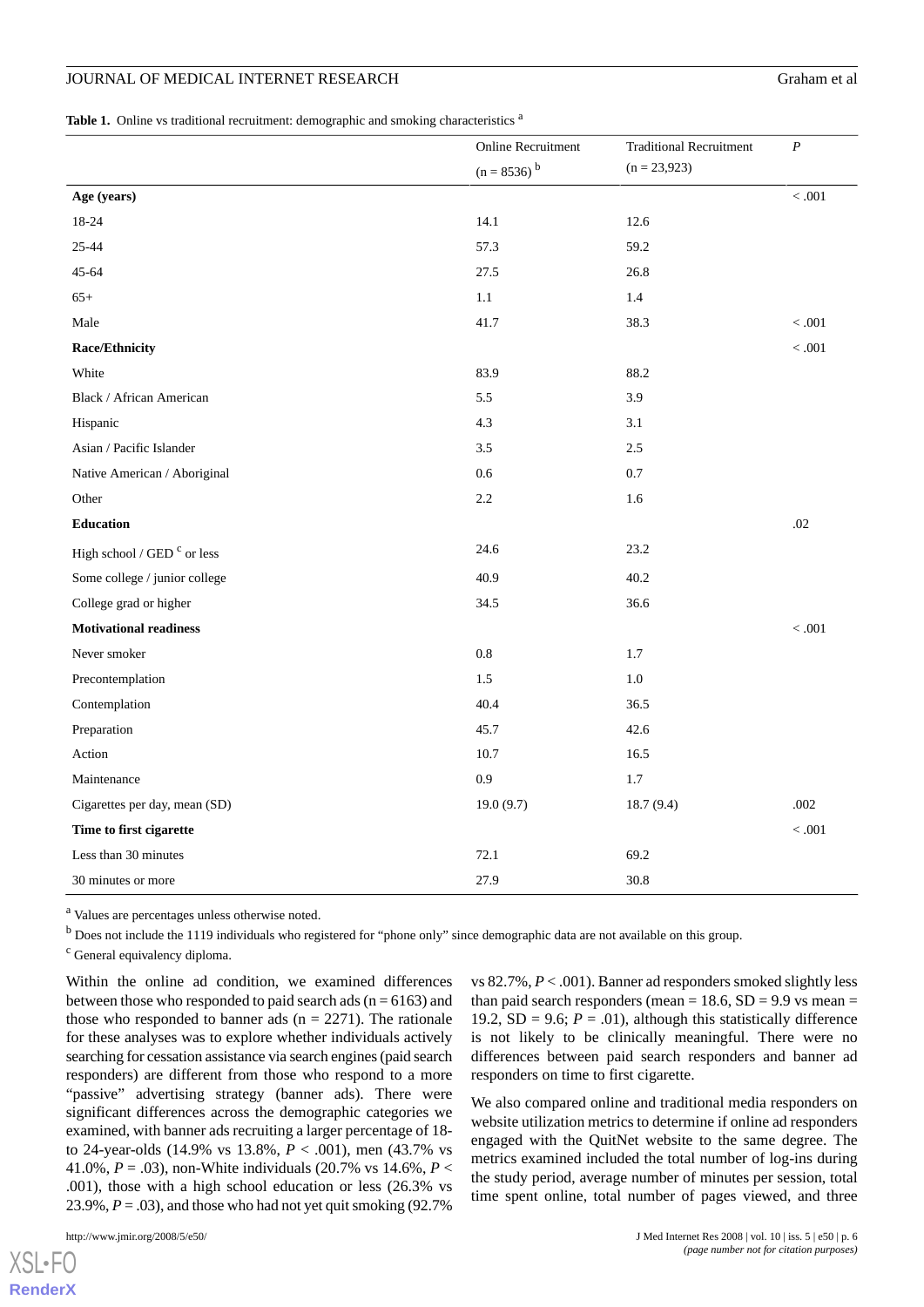metrics of community participation: the percentage who posted in one of the community forums, the percentage who sent email through QuitNet's internal messaging system (QMail) to at least one other person, and the percentage who received QMail from at least one other person. Consistent with other studies [\[13](#page-10-7),[40\]](#page-11-8), patterns of website utilization varied widely; therefore, given the very large skewness of these utilization variables, we report

the median and interquartile range in [Table 2](#page-6-0). There were statistically significant differences on all metrics examined, with higher website utilization among traditional media responders. Although statistically significant due to the enormous power in this study, differences in website utilization are small in magnitude and not likely to be clinically meaningful.

<span id="page-6-0"></span>

|  |  |  |  |  | Table 2. Median (interquartile range) of QuitNet utilization among online and traditional media responders <sup>a</sup> |
|--|--|--|--|--|-------------------------------------------------------------------------------------------------------------------------|
|--|--|--|--|--|-------------------------------------------------------------------------------------------------------------------------|

|                                                      | <b>Online Recruitment</b><br>$(n = 8536)$ | <b>Traditional Recruitment</b><br>$(n = 23.923)$ | $\boldsymbol{P}$ |
|------------------------------------------------------|-------------------------------------------|--------------------------------------------------|------------------|
| Number of log-ins                                    | $1(1-3)$                                  | $1(1-4)$                                         | < 0.001          |
| Average session length (minutes)                     | $12(8-19)$                                | $12(8-20)$                                       | .01              |
| Total minutes spent online                           | $20(10-47)$                               | $24(12-63)$                                      | < 0.001          |
| Total pages viewed                                   | $35(20-76)$                               | $40(22-98)$                                      | < 0.001          |
| Percentage posting at least once in public forums    | 8.3                                       | 11                                               | < 0.001          |
| Percentage who sent Qmail to at least 1 person       | 28.1                                      | 35.5                                             | < 0.001          |
| Percentage who received Qmail from at least 1 person | 6.4                                       | 10                                               | < 0.001          |

<sup>a</sup>Between-group differences were analyzed using Wilcoxon W test for continuous data (median) and chi-square (proportions).

## **Reach to Subgroups of Smokers by Selected Creative Approaches**

Next we explored whether certain online ads were more effective in recruiting specific subgroups of smokers than traditional media. As shown in [Table 3](#page-6-1), we examined the percentage of individuals in specific demographic and smoking subgroups recruited by traditional media approaches and compared it to the percentage recruited by specific types of online ads (ie, quitting with support, humorous, text ads). We focused on subgroups of smokers that are traditionally underrepresented in most cessation programs, including males, younger adults, racial/ethnic minorities, and those with lower levels of education. These analyses examined the impact of creative approach across multiple websites on which ads were placed in

order to control for the potential influence of variations in website demographics [\[46](#page-11-12)]. For this reason, we excluded the creative approach that used website-specific concepts since ads were only placed on two websites (WebMD and Weather.com).

Compared to traditional media, humorous ads were effective in recruiting a higher percentage of males  $(P < .001)$ , young adults ( $P < .001$ ), non-White individuals ( $P < .001$ ), and those with a high school degree or less ( $P = .004$ ). Humorous ads were also the only creative approach that was effective in recruiting smokers with lower levels of education. Ads that focused on the importance of support during quitting recruited a higher percentage of young adults  $(P < .001)$  and non-White individuals (*P* < .001) compared to traditional media. Paid search ads recruited a higher percentage of males  $(P < .001)$ , young adults ( $P = .004$ ), and non-White individuals ( $P < .001$ ).

<span id="page-6-1"></span>**Table 3.** Demographic characteristics of individuals recruited to cessation treatment by recruitment approach

| Recruitment Approach                 | Male              | Age 18-24 Years   | Non-White         | High School Degree or less |
|--------------------------------------|-------------------|-------------------|-------------------|----------------------------|
|                                      | (% )              | (% )              | (% )              | (% )                       |
| Traditional media (comparison group) | 38.2              | 12.5              | 11.8              | 23.2                       |
| Humor (online)                       | 44.1 <sup>a</sup> | 15.9 <sup>a</sup> | 20.6 <sup>a</sup> | 26.8 <sup>b</sup>          |
| Quit with support (online)           | 39.8              | $13.4^{a}$        | 21.2 <sup>a</sup> | 26.4                       |
| Paid search (online text ad)         | 41.0 <sup>a</sup> | $13.8^{b}$        | 14.6 <sup>a</sup> | 23.9                       |

 ${}^{a}P$  < .001 (compared to traditional media).

 $bP < .01$  (compared to traditional media).

## **Cost-Effectiveness**

To illustrate how the real-time data collection of online ads can be used to rapidly inform impact and improve cost-effectiveness, we present the results of selected online advertising campaigns run in New Jersey during two specific time periods: December

[XSL](http://www.w3.org/Style/XSL)•FO **[RenderX](http://www.renderx.com/)**

2004 to May 2005 and August 2006 to October 2006. During the entire study period, several ads were tested across multiple websites, each with cost-effectiveness results. The findings presented in [Table 4](#page-7-0) and [Table 5](#page-7-1) from these selected campaigns are designed to highlight the types of metrics that can be analyzed and several of the most important lessons learned.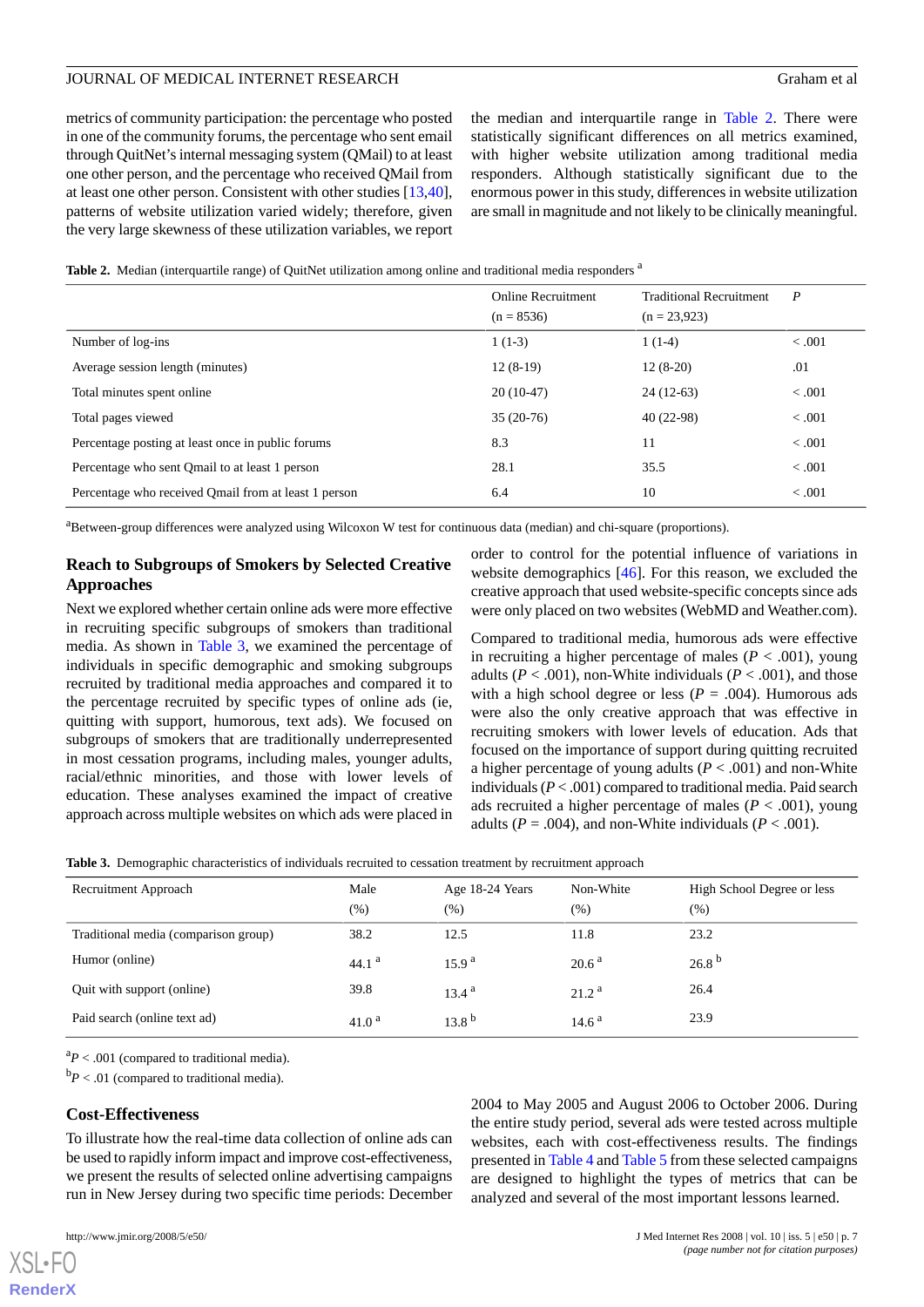It is important to note that online media campaigns typically evaluate effectiveness by the click-through rate and the average cost per click. The click-through rate is a ratio of the number of clicks divided by the number of impressions, and the average cost per click is the fee charged by an advertiser divided by the number of clicks on an ad. While both metrics are useful measures of the performance of an individual ad and allow for comparison of ads across websites, they do not reflect the actual costs of getting an individual smoker *enrolled* in a smoking cessation treatment program. Thus, in the tables below, we present the total cost of each campaign, the number of individuals who clicked on ads during the campaign, and the number that enrolled in a cessation treatment program. The conversion rate is a ratio of the number of individuals who registered with a cessation program (Web only, phone only, Web plus phone) divided by the total number of individuals who clicked on the ads. The cost per registrant is calculated by

dividing the total amount spent in a campaign by the number of cessation program registrants.

[Table 4](#page-7-0) shows the results of a series of campaigns that were run between December 2004 and June 2005. The WebMD campaign was stopped after 1 month due to the low conversion rate and extremely high cost per registrant, and funds were allocated to a subsequent campaign with Google (Phase II). Similarly, funds were reallocated from the NJ.com campaign to Google (Phase II) in June 2005 given the low yield of ads on NJ.com.

With a total budget of US \$45,000, the online ads run on these six advertising sites during a 6-month period resulted in a total of 1285 individuals who registered with a cessation program. The average conversion rate was 9%, with a range of 2% to 16%. The only advertising partner to yield a conversion rate higher than 10% was Google, with the other partner sites producing much lower conversion rates. The average cost per registrant was US \$35, with a range of US \$7-\$476.

<span id="page-7-0"></span>**Table 4.** Cost-effectiveness in early New Jersey campaigns (December 2004 to June 2005)

| Advertiser                  | Spend<br>(USS) | Number of Ad<br>Clicks | Number Registered for Ces- Conversion Rate<br>sation Treatment |     | Cost per Registrant<br>$(US \$ |
|-----------------------------|----------------|------------------------|----------------------------------------------------------------|-----|--------------------------------|
| Google Phase I              | \$5000         | 4651                   | 762                                                            | 16% | \$7                            |
| Yahoo                       | \$10,000       | 3769                   | 265                                                            | 7%  | \$38                           |
| AOL                         | \$5000         | 1390                   | 44                                                             | 3%  | \$114                          |
| Weather.com                 | \$10,000       | 1238                   | 92                                                             | 7%  | \$109                          |
| WebMD (Feb 1-28)            | \$10,000       | 476                    | 21                                                             | 4%  | \$476                          |
| $NI.com (Jan 1-May 31)$     | \$4530         | 2061                   | 39                                                             | 2%  | \$116                          |
| Google Phase II (June 1-31) | \$470          | 546                    | 62                                                             | 11% | \$8                            |
| <b>Total Media Spend</b>    | \$45,000       | 14,131                 | 1285                                                           | 9%  | \$35                           |

<span id="page-7-1"></span>Using lessons learned from these campaigns and others, a different series of ads were run in New Jersey between August 2006 and October 2006, as shown in [Table 5](#page-7-1). During this 3-month period, 751 individuals registered with a cessation program at an average cost of US \$38 per registrant. Although the overall conversion rate was slightly lower than in the earlier series of campaigns, three advertising partners produced

conversion rates higher than 10%. In addition, the cost per registrant was far lower across advertising partners, with three of the sites averaging less than US \$20 per registrant. In addition, ad placement appears to have improved based on the overall number of ad clicks ( $n = 11,110$ ) during this 3-month time period as compared to 14,131 ad clicks during the previous 6-month campaign.

|  | Table 5. Cost-effectiveness in later New Jersey campaigns (August 2006 to October 2006) |  |  |  |  |  |  |  |  |
|--|-----------------------------------------------------------------------------------------|--|--|--|--|--|--|--|--|
|--|-----------------------------------------------------------------------------------------|--|--|--|--|--|--|--|--|

| Advertiser               | Spend<br>$(US \$ | Number of Ad<br>Clicks | Number Registered for Ces- Conversion Rate<br>sation Treatment |     | Cost per Registrant<br>$(US \$ |
|--------------------------|------------------|------------------------|----------------------------------------------------------------|-----|--------------------------------|
| Overture                 | \$109            | 115                    | 24                                                             | 21% | \$5                            |
| <b>MSN</b>               | \$112            | 88                     | 18                                                             | 20% | \$6                            |
| Google                   | \$7651           | 4143                   | 476                                                            | 11% | \$16                           |
| Yahoo                    | \$10,011         | 2008                   | 135                                                            | 7%  | \$74                           |
| AOL                      | \$4999           | 2478                   | 71                                                             | 3%  | \$70                           |
| 24/7 Media               | \$6000           | 2163                   | 27                                                             | 1%  | \$222                          |
| <b>Total Media Spend</b> | \$28,882         | 11,110                 | 751                                                            | 7%  | \$38                           |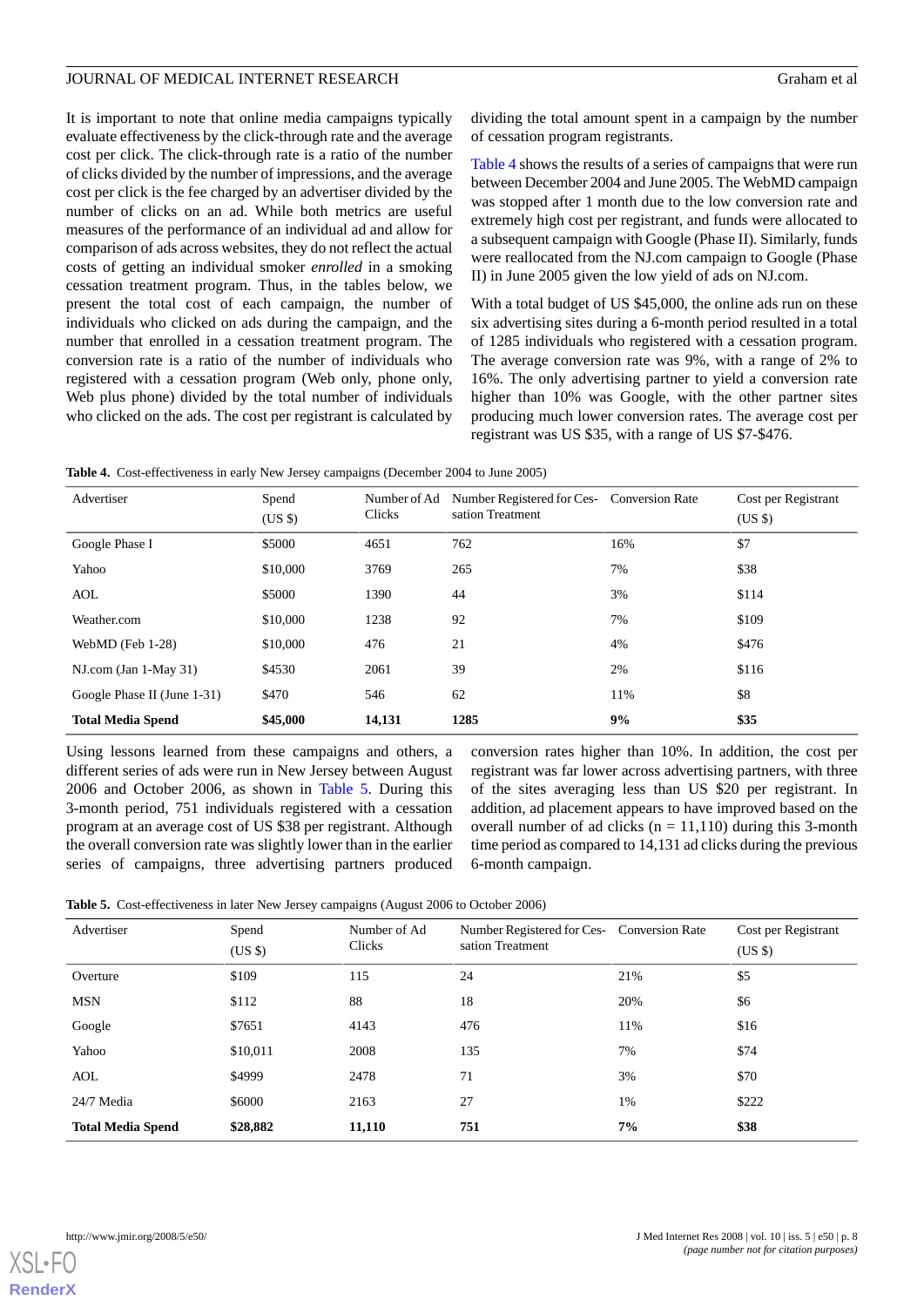## *Discussion*

To reduce the population prevalence of smoking, innovative marketing initiatives are needed to increase awareness and utilization of proven cessation treatments. Data from this preliminary study are among the first to demonstrate the feasibility of using online advertising to recruit smokers to Weband telephone-based cessation programs. Online advertising in just two states resulted in cessation treatment utilization by over 9600 smokers, almost half the number of registered users during the same time period as all other forms of advertising throughout the United States. If online advertising were implemented on a national basis, it could potentially result in more than 200,000 smokers using Web- or telephone-based cessation treatment.

Since the results of these analyses were based on an observational study within the context of a set of real-world interventions, the assumptions made in interpreting the results and the inability to control for or rule out potential confounders implies that the conclusions are tentative and subject to alternative explanations. They are used to illustrate the feasibility and potential of online advertising, as well as some of the challenges and caveats that researchers will need to consider in terms of design, sampling, methods, and measurement in this new area of research. This paper explores new territory, and, since it was not designed at the outset as a research study, the discussion that follows should be considered as illustrative of the potential for this new informatics and communications technology to strengthen the science of dissemination as well as the dissemination of the science [[48\]](#page-11-14).

These results illustrate the ability of online ads to reach specific subgroups of smokers that may not traditionally seek cessation assistance [[49](#page-11-15)[,50](#page-11-16)]. Compared to traditional media, online ads recruited a higher percentage of males, young adults, racial/ethnic minorities, and those with a high school degree or less, with banner ads driving much of the effect. Smoking continues to be more prevalent among these groups [[51\]](#page-11-17), making it critical to identify effective methods to increase consumer demand for cessation treatments. The potential of online advertising to reach and recruit smokers from these subgroups is promising. Website utilization data suggest that online ad responders are not merely "casual browsers" who happened to click on an online ad, but rather smokers who engaged with the website to a similar extent as smokers recruited via other channels. It is also interesting to note that online ads attracted a small percentage of "never smokers" despite the fact that messages targeted current smokers. Recently, research has focused on interventions designed for support persons as a way of increasing the reach of cessation treatments to smokers themselves [[52\]](#page-11-18). Online advertising could be used to recruit support persons for these types of interventions.

We also examined the effectiveness of various creative approaches in recruiting specific types of smokers. Humorous ads were the most effective in reaching subgroups of smokers who are less likely to participate in cessation treatment and were the only creative approach that recruited a higher percentage of those with a high school degree or less compared with traditional media. It is interesting to note that ads focused on the importance

of getting support did not increase the percentage of men using cessation treatment over traditional media, whereas paid search ads did recruit a higher percentage of men. These data provide just an initial glimpse into the many types of analyses that are possible and also raise important questions that should be addressed in future research where rigorous, controlled research designs could be employed to tease apart specific parametric effects. Specifically, what types of communication messages or creative approaches are most effective for specific subgroups of smokers? Are gain-framed or loss-framed messages more effective in online advertising in recruiting smokers to treatment? To what extent is cultural targeting important, and is targeting at the surface level (ie, matching of materials and messages to characteristics of the target population) or deep level (ie, messages and interventions incorporate information about cultural, social, environmental, psychological, and historical factors that differentially influence health behaviors) more effective?

This study is also the first to present detailed information about the cost-effectiveness of various online advertising strategies. Consistent with a social implementation approach to cost-effectiveness, we excluded costs associated with development and preparation [\[53](#page-12-0)]. On average, it cost US \$36 to recruit a smoker to Web- or phone-based treatment using online ads. Paid search advertising on search engines tended to be the most cost-effective approach, with a cost of US \$5-\$8 per registrant. Paid search also yielded the highest absolute number of registrants and the highest conversion rates. These results compare favorably to the few reports of costs associated with traditional recruitment methods, which range from US \$19-\$500 per enrolled smoker depending on the recruitment channel [[54-](#page-12-1)[57\]](#page-12-2). The ability to closely monitor the performance of ads resulted in pulling funds from two underperforming campaigns (WebMD and NJ.com) and reallocating these funds to a campaign that more than doubled the conversion rate and dramatically reduced the cost per registrant.

This study employed an observational approach to determine preliminary feasibility and cost-effectiveness of online advertising. Future research studies will need to identify the most rigorous and appropriate research designs and statistical methods to be used with this kind of "real-world" data. In particular, the balance between internal and external validity must be carefully considered [[58\]](#page-12-3). Many of the threats to internal validity inherent in this kind of research can be addressed by giving careful consideration to research design and methodological issues, while at the same time strengthening the external validity of the study by, for example, specifying the characteristics and behavior of users at each level of "denominator" in a manner that is simply not possible with traditional media campaigns. Studies of traditional mass media often use interrupted time series designs with a comparison group. Geo-targeting in Internet research may permit the same type of comparison group to be created. Time series regression analysis may be the most appropriate statistical approach for interrupted time series designs [\[19](#page-10-11)] as it accounts for underlying time trends and auto-correlation between individual observations. Quasi-experimental Latin Square designs [\[59](#page-12-4)] and adaptive clinical designs as discussed by Collins et al [\[60](#page-12-5)]

 $XS$  $\cdot$ FC **[RenderX](http://www.renderx.com/)**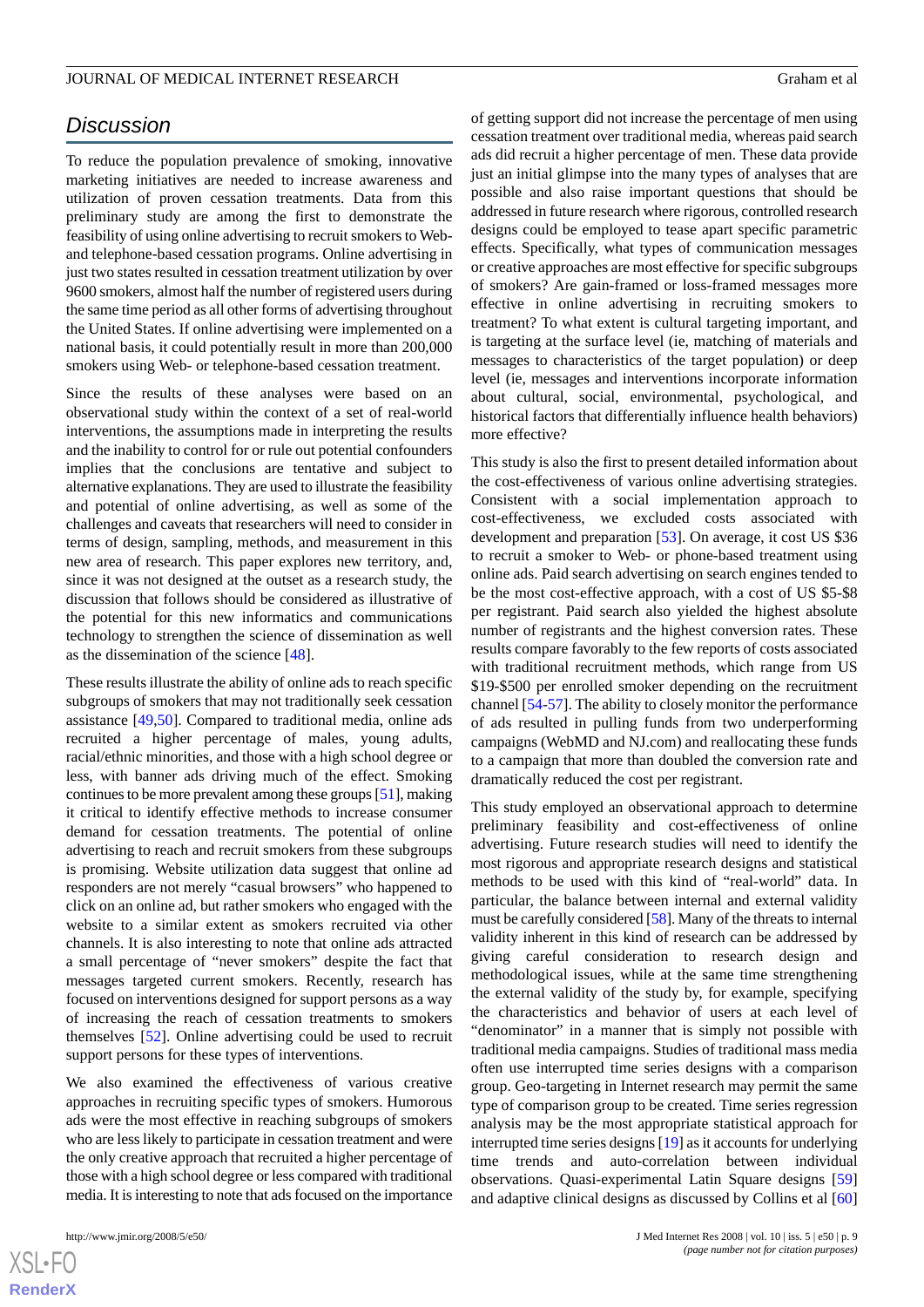may also be ideally suited for this type of research. Future research should also explore the degree to which various online advertising strategies are linked to treatment utilization and/or cessation outcomes.

Results should be considered within the context of several other limitations. First, a percentage of those who completed the quitline referral form may have been unreachable or uninterested in telephone counseling, so the estimates of those recruited to "phone only" may have be inflated. Second, this study relied on cookies to track website utilization among registered QuitNet members. Individuals who regularly delete cookies from their computer cannot be tracked with the same accuracy as those who do not. Related to this issue, cookies (along with email address) were also used to minimize duplicate enrollment on QuitNet. It is possible that the same individual could be represented more than once as a QuitNet user if they had deleted cookies, registered from a different computer, and/or registered using a different email address. It is also possible that some individuals were represented more than once in the total number of online ad clicks ( $n = 106,291$ ) as it was not possible to identify unique individuals in this process. Third, a small percentage (< 3%) of those who registered on the QuitNet website indicated that they were seeking assistance for someone else rather than for themselves. For this preliminary study, we elected to include them in the total number of individuals who registered for some type of treatment given the growing literature on the importance of support persons. Future studies may consider analyzing this subgroup separately. Finally, it is possible that online ad responders had seen promotional materials in other (offline) places prior to clicking on a banner ad or paid search ad. This prior exposure may have primed them to click on an online ad. It will be important for future research studies to more clearly understand this "multiple exposure" effect.

In summary, multiple marketing and promotion channels are critical to raise awareness of the importance of cessation, to motivate smokers to consider cessation, and to link smokers to proven cessation treatments [[18\]](#page-10-10). Online advertising is forecast to experience enormous growth over the next 3 to 5 years, encroaching on budgets typically allocated for traditional media [[33,](#page-11-4)[34\]](#page-11-5). This feasibility study illustrates the potential of online advertising to promote the utilization of evidence-based cessation treatment. The tools available to track and evaluate program, process, and outcome metrics require careful consideration of both internal and external validity issues in designing research studies in this new domain. The technology and tools available can both strengthen the science of dissemination and also help improve interventions that will more effectively disseminate the products of evidence-based science. Despite the limitations of this observational study, the results provide useful and informative preliminary support to warrant more investment in the design and conduct of future studies to advance the science of marketing and consumer demand in the Internet age.

## **Acknowledgments**

The authors would like to thank Drs. Nathan Cobb and David Abrams for their comments on the manuscript. Dr. Graham was supported in part by the National Cancer Institute (R01CA104836). Dr. Graham was with Georgetown University Medical Center / Lombardi Comprehensive Cancer Center, Washington, DC, USA, at the time of the study, and is now with The Schroeder Institute for Tobacco Research and Policy Studies at the American Legacy Foundation

## <span id="page-9-2"></span>**Conflicts of Interest**

None declared.

## **Multimedia Appendix 1**

Examples of online ads (focused on support, humor, website-specific concepts, and paid search (text) ads). Note: Some ads are animated, but the animation will not show in the PDF file. For the original gif files download Multimedia Appendix 2.

[[PDF file \(Adobe PDF\), 288 KB-Multimedia Appendix 1](https://jmir.org/api/download?alt_name=jmir_v10i5e50_app1.pdf&filename=9c0e054d900a26820701483bb96cbc7c.pdf)]

## **Multimedia Appendix 2**

<span id="page-9-0"></span>Examples of online ads, original jpg/gif files (compressed). To view animated gif's, open files with your web browser (eg. Internet Explorer) or similar software.

<span id="page-9-1"></span>[[ZIP file \(compressed\), 100 KB](https://jmir.org/api/download?alt_name=jmir_v10i5e50_app2.zip&filename=81e5ab0c46db2f3e244e63237b41e5ca.zip)-[Multimedia Appendix 2\]](https://jmir.org/api/download?alt_name=jmir_v10i5e50_app2.zip&filename=81e5ab0c46db2f3e244e63237b41e5ca.zip)

## **References**

- 1. ; Centers for Disease Control and Prevention (CDC). Cigarette smoking among adults--United States, 1998. MMWR Morb Mortal Wkly Rep 2000 Oct 6;49(39):881-884 [\[FREE Full text\]](http://www.cdc.gov/mmwr/preview/mmwrhtml/mm4939a1.htm) [Medline: [11055740\]](http://www.ncbi.nlm.nih.gov/entrez/query.fcgi?cmd=Retrieve&db=PubMed&list_uids=11055740&dopt=Abstract)
- 2. Cohen S, Lichtenstein E, Prochaska JO, Rossi JS, Gritz ER, Carr CR, et al. Debunking myths about self-quitting. Evidence from 10 prospective studies of persons who attempt to quit smoking by themselves. Am Psychol 1989 Nov;44(11):1355-1365. [Medline: [2589730\]](http://www.ncbi.nlm.nih.gov/entrez/query.fcgi?cmd=Retrieve&db=PubMed&list_uids=2589730&dopt=Abstract) [doi: [10.1037/0003-066X.44.11.1355](http://dx.doi.org/10.1037/0003-066X.44.11.1355)]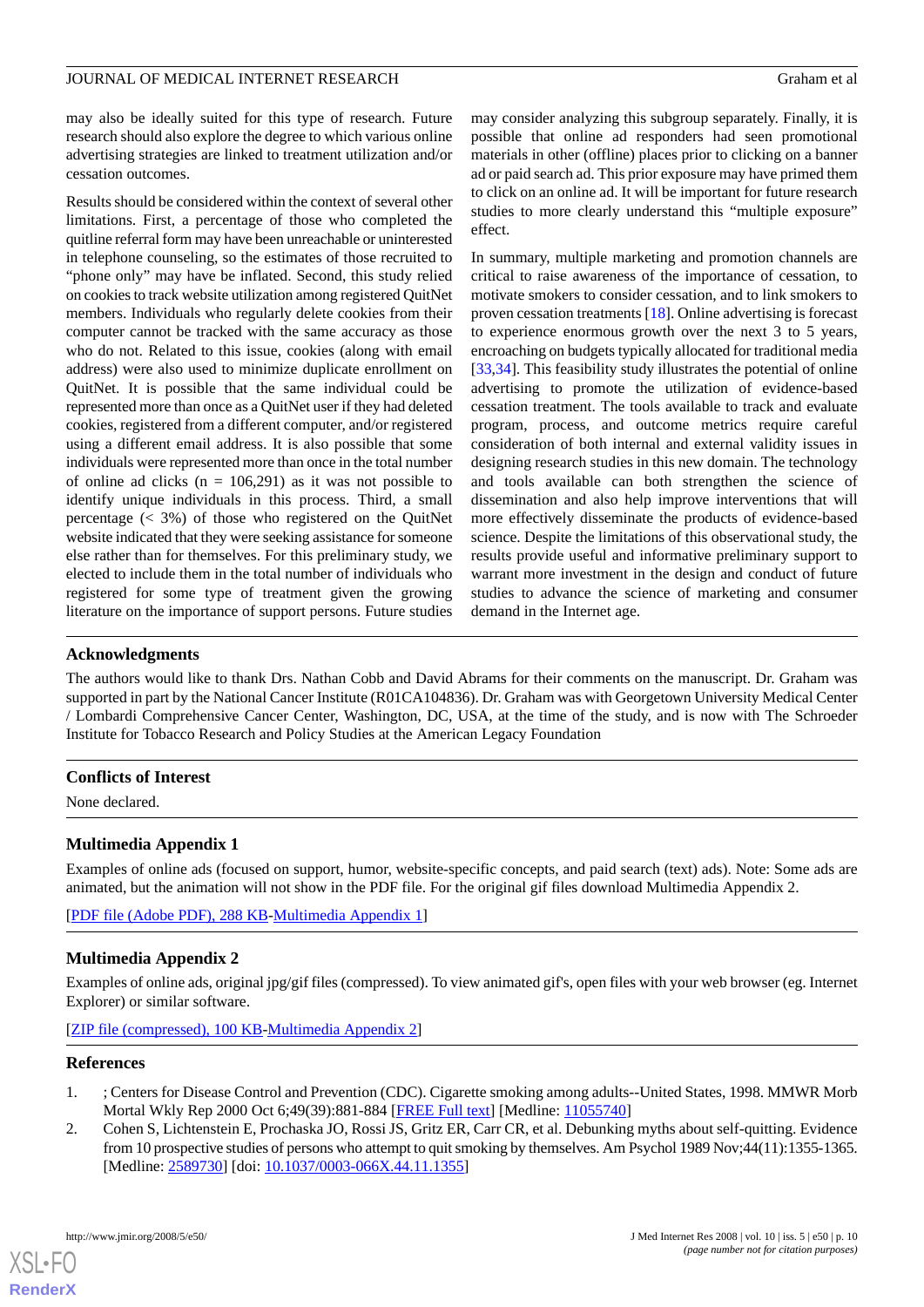## JOURNAL OF MEDICAL INTERNET RESEARCH GRAHAM ET ALL AND Graham et al.

- <span id="page-10-0"></span>3. ; A clinical practice guideline for treating tobacco use and dependence: A US Public Health Service report. The Tobacco Use and Dependence Clinical Practice Guideline Panel, Staff, and Consortium Representatives. JAMA 2000 Jun 28;283(24):3244-3254. [Medline: [10866874](http://www.ncbi.nlm.nih.gov/entrez/query.fcgi?cmd=Retrieve&db=PubMed&list_uids=10866874&dopt=Abstract)] [doi: [10.1001/jama.283.24.3244](http://dx.doi.org/10.1001/jama.283.24.3244)]
- <span id="page-10-1"></span>4. Cokkinides VE, Ward E, Jemal A, Thun MJ. Under-use of smoking-cessation treatments: results from the National Health Interview Survey, 2000. Am J Prev Med 2005 Jan;28(1):119-122. [Medline: [15626567\]](http://www.ncbi.nlm.nih.gov/entrez/query.fcgi?cmd=Retrieve&db=PubMed&list_uids=15626567&dopt=Abstract) [doi: [10.1016/j.amepre.2004.09.007](http://dx.doi.org/10.1016/j.amepre.2004.09.007)]
- 5. Zhu S, Melcer T, Sun J, Rosbrook B, Pierce JP. Smoking cessation with and without assistance: a population-based analysis. Am J Prev Med 2000 May;18(4):305-311. [Medline: [10788733](http://www.ncbi.nlm.nih.gov/entrez/query.fcgi?cmd=Retrieve&db=PubMed&list_uids=10788733&dopt=Abstract)] [doi: [10.1016/S0749-3797\(00\)00124-0\]](http://dx.doi.org/10.1016/S0749-3797(00)00124-0)
- 6. Goldstein MG, Niaura R, Willey-Lessne C, DePue J, Eaton C, Rakowski W, et al. Physicians counseling smokers. A population-based survey of patients' perceptions of health care provider-delivered smoking cessation interventions. Arch Intern Med 1997 Jun 23;157(12):1313-1319. [Medline: [9201005](http://www.ncbi.nlm.nih.gov/entrez/query.fcgi?cmd=Retrieve&db=PubMed&list_uids=9201005&dopt=Abstract)] [doi: [10.1001/archinte.157.12.1313](http://dx.doi.org/10.1001/archinte.157.12.1313)]
- <span id="page-10-2"></span>7. Pierce JP, Gilpin EA. Impact of over-the-counter sales on effectiveness of pharmaceutical aids for smoking cessation. JAMA 2002 Sep 11;288(10):1260-1264 [\[FREE Full text](http://jama.ama-assn.org/cgi/pmidlookup?view=long&pmid=12215133)] [Medline: [12215133](http://www.ncbi.nlm.nih.gov/entrez/query.fcgi?cmd=Retrieve&db=PubMed&list_uids=12215133&dopt=Abstract)] [doi: [10.1001/jama.288.10.1260\]](http://dx.doi.org/10.1001/jama.288.10.1260)
- <span id="page-10-3"></span>8. Thorndike AN, Biener L, Rigotti NA. Effect on smoking cessation of switching nicotine replacement therapy to over-the-counter status. Am J Public Health 2002 Mar;92(3):437-442 [[FREE Full text](http://www.ajph.org/cgi/pmidlookup?view=long&pmid=11867326)] [Medline: [11867326\]](http://www.ncbi.nlm.nih.gov/entrez/query.fcgi?cmd=Retrieve&db=PubMed&list_uids=11867326&dopt=Abstract)
- <span id="page-10-4"></span>9. Abrams DB, Orleans CT, Niaura RS, Goldstein MG, Prochaska JO, Velicer W. Integrating individual and public health perspectives for treatment of tobacco dependence under managed health care: A combined stepped-care and matching model. Ann Behav Med 1996;18(4):290-304. [Medline: [18425675](http://www.ncbi.nlm.nih.gov/entrez/query.fcgi?cmd=Retrieve&db=PubMed&list_uids=18425675&dopt=Abstract)] [doi: [10.1007/BF02895291](http://dx.doi.org/10.1007/BF02895291)]
- <span id="page-10-5"></span>10. Glasgow RE, Vogt TM, Boles SM. Evaluating the public health impact of health promotion interventions: the RE-AIM framework. Am J Public Health 1999 Sep;89(9):1322-1327 [\[FREE Full text](http://www.pubmedcentral.nih.gov/articlerender.fcgi?tool=pubmed&pubmedid=10474547)] [Medline: [10474547](http://www.ncbi.nlm.nih.gov/entrez/query.fcgi?cmd=Retrieve&db=PubMed&list_uids=10474547&dopt=Abstract)]
- <span id="page-10-6"></span>11. Stead LF, Lancaster T, Perera R. Telephone counselling for smoking cessation (Cochrane Review). Cochrane Database Syst Rev 2006;3 CD002850. [Medline: [16855992\]](http://www.ncbi.nlm.nih.gov/entrez/query.fcgi?cmd=Retrieve&db=PubMed&list_uids=16855992&dopt=Abstract)
- <span id="page-10-7"></span>12. Zhu SH, Anderson CM, Tedeschi GJ, Rosbrook B, Johnson CE, Byrd M, et al. Evidence of real-world effectiveness of a telephone quitline for smokers. N Engl J Med 2002 Oct 3;347(14):1087-1093 [[FREE Full text\]](http://content.nejm.org/cgi/pmidlookup?view=short&pmid=12362011&promo=ONFLNS19) [Medline: [12362011](http://www.ncbi.nlm.nih.gov/entrez/query.fcgi?cmd=Retrieve&db=PubMed&list_uids=12362011&dopt=Abstract)] [doi: [10.1056/NEJMsa020660](http://dx.doi.org/10.1056/NEJMsa020660)]
- 13. Cobb NK, Graham AL, Bock BC, Papandonatos G, Abrams DB. Initial evaluation of a real-world Internet smoking cessation system. Nicotine Tob Res 2005 Apr;7(2):207-216. [Medline: [16036277](http://www.ncbi.nlm.nih.gov/entrez/query.fcgi?cmd=Retrieve&db=PubMed&list_uids=16036277&dopt=Abstract)] [doi: [10.1080/14622200500055319\]](http://dx.doi.org/10.1080/14622200500055319)
- 14. Etter JF. Comparing the efficacy of two Internet-based, computer-tailored smoking cessation programs: a randomized trial. J Med Internet Res 2005;7(1):e2 [\[FREE Full text\]](http://www.jmir.org/2005/1/e2/) [Medline: [15829474](http://www.ncbi.nlm.nih.gov/entrez/query.fcgi?cmd=Retrieve&db=PubMed&list_uids=15829474&dopt=Abstract)] [doi: [10.2196/jmir.7.1.e2](http://dx.doi.org/10.2196/jmir.7.1.e2)]
- <span id="page-10-9"></span><span id="page-10-8"></span>15. Strecher VJ, Shiffman S, West R. Randomized controlled trial of a web-based computer-tailored smoking cessation program as a supplement to nicotine patch therapy. Addiction 2005 May;100(5):682-688. [Medline: [15847626](http://www.ncbi.nlm.nih.gov/entrez/query.fcgi?cmd=Retrieve&db=PubMed&list_uids=15847626&dopt=Abstract)] [doi: [10.1111/j.1360-0443.2005.01093.x\]](http://dx.doi.org/10.1111/j.1360-0443.2005.01093.x)
- <span id="page-10-10"></span>16. Swartz LHG, Noell JW, Schroeder SW, Ary DV. A randomised control study of a fully automated internet based smoking cessation programme. Tob Control 2006 Feb;15(1):7-12 [\[FREE Full text\]](http://tc.bmjjournals.com/cgi/pmidlookup?view=long&pmid=16436397) [Medline: [16436397](http://www.ncbi.nlm.nih.gov/entrez/query.fcgi?cmd=Retrieve&db=PubMed&list_uids=16436397&dopt=Abstract)] [doi: [10.1136/tc.2003.006189\]](http://dx.doi.org/10.1136/tc.2003.006189)
- <span id="page-10-11"></span>17. ; NIH State-of-the-Science Panel. National Institutes of Health State-of-the-Science conference statement: tobacco use: prevention, cessation, and control. Ann Intern Med 2006 Dec 5;145(11):839-844 [\[FREE Full text\]](http://www.annals.org/cgi/pmidlookup?view=long&pmid=16954353) [Medline: [16954353](http://www.ncbi.nlm.nih.gov/entrez/query.fcgi?cmd=Retrieve&db=PubMed&list_uids=16954353&dopt=Abstract)]
- <span id="page-10-12"></span>18. ; National Tobacco Cessation Collaborative. Innovations in Building Consumer Demand for Tobacco Cessation Products and Services. Washington, DC: Academy for Educational Development; 2007. URL: [http://www.rwjf.org/files/publications/](http://www.rwjf.org/files/publications/other/InnovationsinBuildingConsumerDemand.pdf) [other/InnovationsinBuildingConsumerDemand.pdf](http://www.rwjf.org/files/publications/other/InnovationsinBuildingConsumerDemand.pdf)[[WebCite Cache ID 5cTnHI7K6\]](http://www.webcitation.org/

                                    5cTnHI7K6)
- <span id="page-10-13"></span>19. Grilli R, Ramsay C, Minozzi S. Mass media interventions: effects on health services utilisation. Cochrane Database Syst Rev 2002;1 CD000389. [Medline: [11869574\]](http://www.ncbi.nlm.nih.gov/entrez/query.fcgi?cmd=Retrieve&db=PubMed&list_uids=11869574&dopt=Abstract)
- <span id="page-10-14"></span>20. Ranney L, Melvin C, Lux L, McClain E, Morgan L, Lohr KN. Tobacco Use: Prevention, Cessation, and Control. Research Triangle Park, NC: RTI International; June 2006. AHRQ Publication No. 06-E015 . [Medline: [17764211](http://www.ncbi.nlm.nih.gov/entrez/query.fcgi?cmd=Retrieve&db=PubMed&list_uids=17764211&dopt=Abstract)]
- <span id="page-10-15"></span>21. Hopkins DP, Briss PA, Ricard CJ, Husten CG, Carande-Kulis VG, Fielding JE, et al; Task Force on Community Preventive Services. Reviews of evidence regarding interventions to reduce tobacco use and exposure to environmental tobacco smoke. Am J Prev Med 2001 Feb;20(2 Suppl):16-66. [Medline: [11173215\]](http://www.ncbi.nlm.nih.gov/entrez/query.fcgi?cmd=Retrieve&db=PubMed&list_uids=11173215&dopt=Abstract) [doi: [10.1016/S0749-3797\(00\)00297-X](http://dx.doi.org/10.1016/S0749-3797(00)00297-X)]
- <span id="page-10-16"></span>22. McDonald PW. Population-based recruitment for quit-smoking programs: an analytic review of communication variables. Prev Med 1999 Jun;28(6):545-557. [Medline: [10404552\]](http://www.ncbi.nlm.nih.gov/entrez/query.fcgi?cmd=Retrieve&db=PubMed&list_uids=10404552&dopt=Abstract) [doi: [10.1006/pmed.1998.0479\]](http://dx.doi.org/10.1006/pmed.1998.0479)
- <span id="page-10-18"></span><span id="page-10-17"></span>23. Graham AL, Bock BC, Cobb NK, Niaura R, Abrams DB. Characteristics of smokers reached and recruited to an internet smoking cessation trial: a case of denominators. Nicotine Tob Res 2006 Dec;8 Suppl 1(1):S43-S48. [Medline: [17491170\]](http://www.ncbi.nlm.nih.gov/entrez/query.fcgi?cmd=Retrieve&db=PubMed&list_uids=17491170&dopt=Abstract) [doi: [10.1080/14622200601042521](http://dx.doi.org/10.1080/14622200601042521)]
- <span id="page-10-19"></span>24. Madden M. Internet penetration and impact. Washington, DC: Pew Internet & American Life Project; 2006. URL: [http:/](http://www.pewinternet.org/pdfs/PIP_Internet_Impact.pdf) [/www.pewinternet.org/pdfs/PIP\\_Internet\\_Impact.pdf](http://www.pewinternet.org/pdfs/PIP_Internet_Impact.pdf)[[WebCite Cache ID 5VzyNxuwE\]](http://www.webcitation.org/

                                    5VzyNxuwE)
- 25. Fox S. Digital divisions. Washington, DC: Pew Internet & American Life Project; 2005. URL: [http://www.pewinternet.org/](http://www.pewinternet.org/pdfs/PIP_Digital_Divisions_Oct_5_2005.pdf) [pdfs/PIP\\_Digital\\_Divisions\\_Oct\\_5\\_2005.pdf](http://www.pewinternet.org/pdfs/PIP_Digital_Divisions_Oct_5_2005.pdf)[\[WebCite Cache ID 5VzyFsOod\]](http://www.webcitation.org/

                                    5VzyFsOod)
- 26. ; US Department of Commerce. A nation online: how Americans are expanding their use of the Internet. Washington, DC: US Department of Commerce; 2002. URL: [http://www.ntia.doc.gov/ntiahome/dn/nationonline\\_020502.htm\[](http://www.ntia.doc.gov/ntiahome/dn/nationonline_020502.htm)[WebCite Cache](http://www.webcitation.org/

                                    5VzySojnz) [ID 5VzySojnz](http://www.webcitation.org/

                                    5VzySojnz)]
- 27. ; Pew Internet & American Life Project. Demographics of Internet Users. Washington, DC: Pew Internet & American Life Project; 2007. URL: [http://www.pewinternet.org/trends/User\\_Demo\\_6.15.07.htm\[](http://www.pewinternet.org/trends/User_Demo_6.15.07.htm)[WebCite Cache ID 5VzybDPsX\]](http://www.webcitation.org/

                                    5VzybDPsX)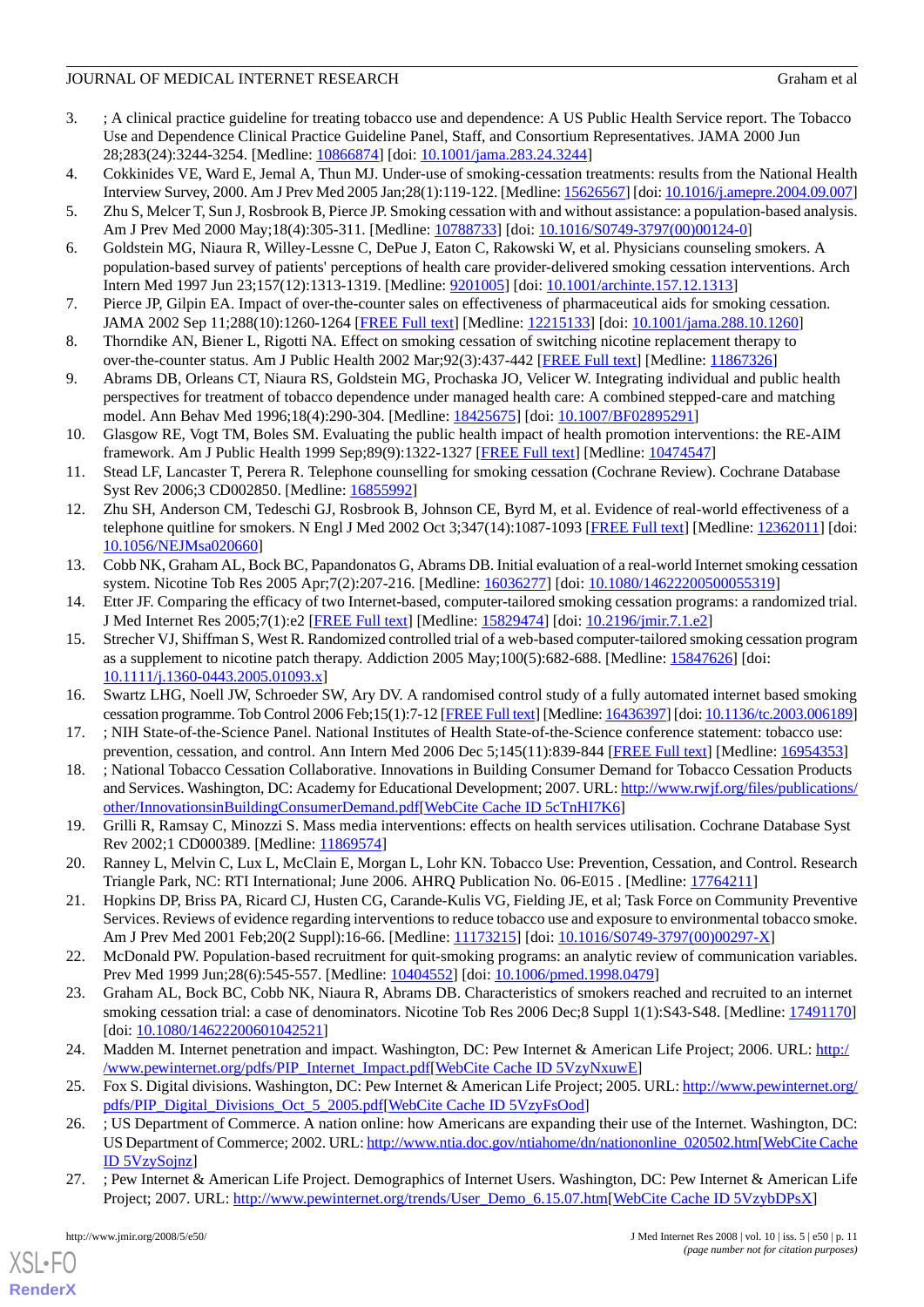## JOURNAL OF MEDICAL INTERNET RESEARCH GRAHAM ET ALL AND Graham et al.

- <span id="page-11-0"></span>28. Fox S. Health information online. Washington, DC: Pew Internet & American Life Project; 2005. URL: [http://www.](http://www.pewinternet.org/PPF/r/156/report_display.asp) [pewinternet.org/PPF/r/156/report\\_display.asp](http://www.pewinternet.org/PPF/r/156/report_display.asp)[[WebCite Cache ID 5Vzyf9Fq5\]](http://www.webcitation.org/

                                    5Vzyf9Fq5)
- <span id="page-11-1"></span>29. Glasner J. Flashy, targeted ads fuel boom. Wired. 2004 Apr 28. URL: [http://www.wired.com/techbiz/media/news/2004/04/](http://www.wired.com/techbiz/media/news/2004/04/63251?currentPage=2) [63251?currentPage=2](http://www.wired.com/techbiz/media/news/2004/04/63251?currentPage=2)[[WebCite Cache ID 5Vzykpsq2\]](http://www.webcitation.org/

                                    5Vzykpsq2)
- <span id="page-11-2"></span>30. Holahan C. Advertising goes off the radio. Business Week. 2006 Dec 7. URL: [http://www.businessweek.com/technology/](http://www.businessweek.com/technology/content/dec2006/tc20061207_485162.htm) [content/dec2006/tc20061207\\_485162.htm\[](http://www.businessweek.com/technology/content/dec2006/tc20061207_485162.htm)[WebCite Cache ID 5Vzynkxd8\]](http://www.webcitation.org/

                                    5Vzynkxd8)
- <span id="page-11-3"></span>31. ; Faultline. Internet advertising shoots past estimates. The Register. 2006 Sep 29. URL: [http://www.theregister.co.uk/2006/](http://www.theregister.co.uk/2006/09/29/internet_advertising_booms/) [09/29/internet\\_advertising\\_booms/](http://www.theregister.co.uk/2006/09/29/internet_advertising_booms/)[[WebCite Cache ID 5Vzyr0wk6\]](http://www.webcitation.org/

                                    5Vzyr0wk6)
- <span id="page-11-4"></span>32. Graham AL, Milner P, Saul J, Dreher M, Pfaff L. Improving the impact of cessation treatments by boosting consumer demand. 2007 Presented at: Society of Behavioral Medicine Annual Meeting; March 21-24, 2007.
- <span id="page-11-5"></span>33. Regan K. Online advertising continues rapid growth. E-Commerce Times. 2005 Sep 27. URL: [http://www.](http://www.ecommercetimes.com/story/46381.html) [ecommercetimes.com/story/46381.html](http://www.ecommercetimes.com/story/46381.html)[[WebCite Cache ID 5VzzAlhyt](http://www.webcitation.org/

                                    5VzzAlhyt)]
- <span id="page-11-6"></span>34. Walker J. Outsell survey predicts strong growth in online marketing. DM News. 2006 Feb 14. URL: [http://www.dmnews.com/](http://www.dmnews.com/cms/dm-news/search-marketing/35704.html) [cms/dm-news/search-marketing/35704.html](http://www.dmnews.com/cms/dm-news/search-marketing/35704.html)[[WebCite Cache ID 5VzzFdq3g](http://www.webcitation.org/

                                    5VzzFdq3g)]
- 35. Bowen AM, Horvath K, Williams ML. A randomized control trial of Internet-delivered HIV prevention targeting rural MSM. Health Educ Res 2007 Feb;22(1):120-127 [\[FREE Full text\]](http://her.oxfordjournals.org/cgi/pmidlookup?view=long&pmid=16849391) [Medline: [16849391\]](http://www.ncbi.nlm.nih.gov/entrez/query.fcgi?cmd=Retrieve&db=PubMed&list_uids=16849391&dopt=Abstract) [doi: [10.1093/her/cyl057\]](http://dx.doi.org/10.1093/her/cyl057)
- 36. Bowen A, Williams M, Horvath K. Using the internet to recruit rural MSM for HIV risk assessment: sampling issues. AIDS Behav 2004 Sep;8(3):311-319. [Medline: [15475678](http://www.ncbi.nlm.nih.gov/entrez/query.fcgi?cmd=Retrieve&db=PubMed&list_uids=15475678&dopt=Abstract)] [doi: [10.1023/B:AIBE.0000044078.43476.1f](http://dx.doi.org/10.1023/B:AIBE.0000044078.43476.1f)]
- 37. Bull SS, Lloyd L, Rietmeijer C, McFarlane M. Recruitment and retention of an online sample for an HIV prevention intervention targeting men who have sex with men: the Smart Sex Quest Project. AIDS Care 2004 Nov;16(8):931-943. [Medline: [15511725](http://www.ncbi.nlm.nih.gov/entrez/query.fcgi?cmd=Retrieve&db=PubMed&list_uids=15511725&dopt=Abstract)] [doi: [10.1080/09540120412331292507\]](http://dx.doi.org/10.1080/09540120412331292507)
- <span id="page-11-7"></span>38. Klausner JD, Levine DK, Kent CK. Internet-based site-specific interventions for syphilis prevention among gay and bisexual men. AIDS Care 2004 Nov;16(8):964-970. [Medline: [15511728](http://www.ncbi.nlm.nih.gov/entrez/query.fcgi?cmd=Retrieve&db=PubMed&list_uids=15511728&dopt=Abstract)] [doi: [10.1080/09540120412331292471\]](http://dx.doi.org/10.1080/09540120412331292471)
- <span id="page-11-8"></span>39. Rhodes SD, Diclemente RJ, Yee LJ, Hergenrather KC. Factors associated with testing for hepatitis C in an internet-recruited sample of men who have sex with men. Sex Transm Dis 2001 Sep;28(9):515-520. [Medline: [11518868](http://www.ncbi.nlm.nih.gov/entrez/query.fcgi?cmd=Retrieve&db=PubMed&list_uids=11518868&dopt=Abstract)] [doi: [10.1097/00007435-200109000-00007](http://dx.doi.org/10.1097/00007435-200109000-00007)]
- <span id="page-11-9"></span>40. Feil EG, Noell J, Lichtenstein E, Boles SM, McKay HG. Evaluation of an Internet-based smoking cessation program: lessons learned from a pilot study. Nicotine Tob Res 2003 Apr;5(2):189-194. [Medline: [12745491](http://www.ncbi.nlm.nih.gov/entrez/query.fcgi?cmd=Retrieve&db=PubMed&list_uids=12745491&dopt=Abstract)] [doi: [10.1080/1462220031000073694\]](http://dx.doi.org/10.1080/1462220031000073694)
- <span id="page-11-10"></span>41. Gordon JS, Akers L, Severson HH, Danaher BG, Boles SM. Successful participant recruitment strategies for an online smokeless tobacco cessation program. Nicotine Tob Res 2006 Dec;8 Suppl 1(1):S35-S41. [Medline: [17491169\]](http://www.ncbi.nlm.nih.gov/entrez/query.fcgi?cmd=Retrieve&db=PubMed&list_uids=17491169&dopt=Abstract) [doi: [10.1080/14622200601039014\]](http://dx.doi.org/10.1080/14622200601039014)
- 42. Etter JF, Perneger TV. A comparison of cigarette smokers recruited through the Internet or by mail. Int J Epidemiol 2001 Jun;30(3):521-525 [[FREE Full text](http://ije.oxfordjournals.org/cgi/pmidlookup?view=long&pmid=11416075)] [Medline: [11416075\]](http://www.ncbi.nlm.nih.gov/entrez/query.fcgi?cmd=Retrieve&db=PubMed&list_uids=11416075&dopt=Abstract) [doi: [10.1093/ije/30.3.521](http://dx.doi.org/10.1093/ije/30.3.521)]
- <span id="page-11-11"></span>43. An LC, Hennrikus DJ, Perry CL, Lein EB, Klatt C, Farley DM, et al. Feasibility of Internet health screening to recruit college students to an online smoking cessation intervention. Nicotine Tob Res 2007 Jan;9 Suppl 1(1):S11-S18. [Medline: [17365722](http://www.ncbi.nlm.nih.gov/entrez/query.fcgi?cmd=Retrieve&db=PubMed&list_uids=17365722&dopt=Abstract)] [doi: [10.1080/14622200601083418](http://dx.doi.org/10.1080/14622200601083418)]
- <span id="page-11-12"></span>44. McClure JB, Greene SM, Wiese C, Johnson KE, Alexander G, Strecher V. Interest in an online smoking cessation program and effective recruitment strategies: results from Project Quit. J Med Internet Res 2006;8(3):e14 [[FREE Full text](http://www.jmir.org/2006/3/e14/)] [Medline: [16954124](http://www.ncbi.nlm.nih.gov/entrez/query.fcgi?cmd=Retrieve&db=PubMed&list_uids=16954124&dopt=Abstract)] [doi: [10.2196/jmir.8.3.e14](http://dx.doi.org/10.2196/jmir.8.3.e14)]
- <span id="page-11-14"></span><span id="page-11-13"></span>45. Koo M, Skinner H. Challenges of internet recruitment: a case study with disappointing results. J Med Internet Res 2005;7(1):e6 [\[FREE Full text](http://www.jmir.org/2005/1/e6/)] [Medline: [15829478](http://www.ncbi.nlm.nih.gov/entrez/query.fcgi?cmd=Retrieve&db=PubMed&list_uids=15829478&dopt=Abstract)] [doi: [10.2196/jmir.7.1.e6\]](http://dx.doi.org/10.2196/jmir.7.1.e6)
- 46. Enge E. The tarot of search engines: demographic data divining. Search Engine Watch. 2007 Oct 10. URL: [http:/](http://searchenginewatch.com/showPage.html?page=3627252) [/searchenginewatch.com/showPage.html?page=3627252](http://searchenginewatch.com/showPage.html?page=3627252)[[WebCite Cache ID 5VzzKDOnM](http://www.webcitation.org/

                                    5VzzKDOnM)]
- <span id="page-11-15"></span>47. Cobb NK, Graham AL. Characterizing Internet searchers of smoking cessation information. J Med Internet Res 2006;8(3):e17 [[FREE Full text](http://www.jmir.org/2006/3/e17/)] [Medline: [17032633](http://www.ncbi.nlm.nih.gov/entrez/query.fcgi?cmd=Retrieve&db=PubMed&list_uids=17032633&dopt=Abstract)] [doi: [10.2196/jmir.8.3.e17\]](http://dx.doi.org/10.2196/jmir.8.3.e17)
- <span id="page-11-16"></span>48. Kerner J, Rimer B, Emmons K. Introduction to the special section on dissemination: dissemination research and research dissemination: how can we close the gap? Health Psychol 2005 Sep;24(5):443-446. [Medline: [16162037\]](http://www.ncbi.nlm.nih.gov/entrez/query.fcgi?cmd=Retrieve&db=PubMed&list_uids=16162037&dopt=Abstract) [doi: [10.1037/0278-6133.24.5.443\]](http://dx.doi.org/10.1037/0278-6133.24.5.443)
- <span id="page-11-18"></span><span id="page-11-17"></span>49. Shiffman S, Brockwell SE, Pillitteri JL, Gitchell JG. Individual differences in adoption of treatment for smoking cessation: demographic and smoking history characteristics. Drug Alcohol Depend 2008 Jan 11;93(1-2):121-131. [Medline: [17996399\]](http://www.ncbi.nlm.nih.gov/entrez/query.fcgi?cmd=Retrieve&db=PubMed&list_uids=17996399&dopt=Abstract) [doi: [10.1016/j.drugalcdep.2007.09.005](http://dx.doi.org/10.1016/j.drugalcdep.2007.09.005)]
- 50. Shiffman S, Di Marino ME, Sweeney CT. Characteristics of selectors of nicotine replacement therapy. Tob Control 2005 Oct;14(5):346-355 [\[FREE Full text\]](http://tc.bmjjournals.com/cgi/pmidlookup?view=long&pmid=16183986) [Medline: [16183986\]](http://www.ncbi.nlm.nih.gov/entrez/query.fcgi?cmd=Retrieve&db=PubMed&list_uids=16183986&dopt=Abstract) [doi: [10.1136/tc.2004.009183](http://dx.doi.org/10.1136/tc.2004.009183)]
- 51. ; Centers for Disease Control and Prevention (CDC). Tobacco use among adults—United States, 2005. MMWR Morb Mortal Wkly Rep 2006 Oct 27;55(42):1145-1148 [\[FREE Full text\]](http://www.cdc.gov/mmwr/preview/mmwrhtml/mm5542a1.htm) [Medline: [17065979\]](http://www.ncbi.nlm.nih.gov/entrez/query.fcgi?cmd=Retrieve&db=PubMed&list_uids=17065979&dopt=Abstract)
- 52. Patten CA, Petersen LR, Brockman TA, Gerber T, Offord KP, Ebbert JO, et al. Development of a telephone-based intervention for support persons to help smokers quit. Psychol Health Med 2008 Jan;13(1):17-28. [Medline: [17886115](http://www.ncbi.nlm.nih.gov/entrez/query.fcgi?cmd=Retrieve&db=PubMed&list_uids=17886115&dopt=Abstract)] [doi: [10.1080/13548500701203458\]](http://dx.doi.org/10.1080/13548500701203458)

```
XSL•FO
```
**[RenderX](http://www.renderx.com/)**